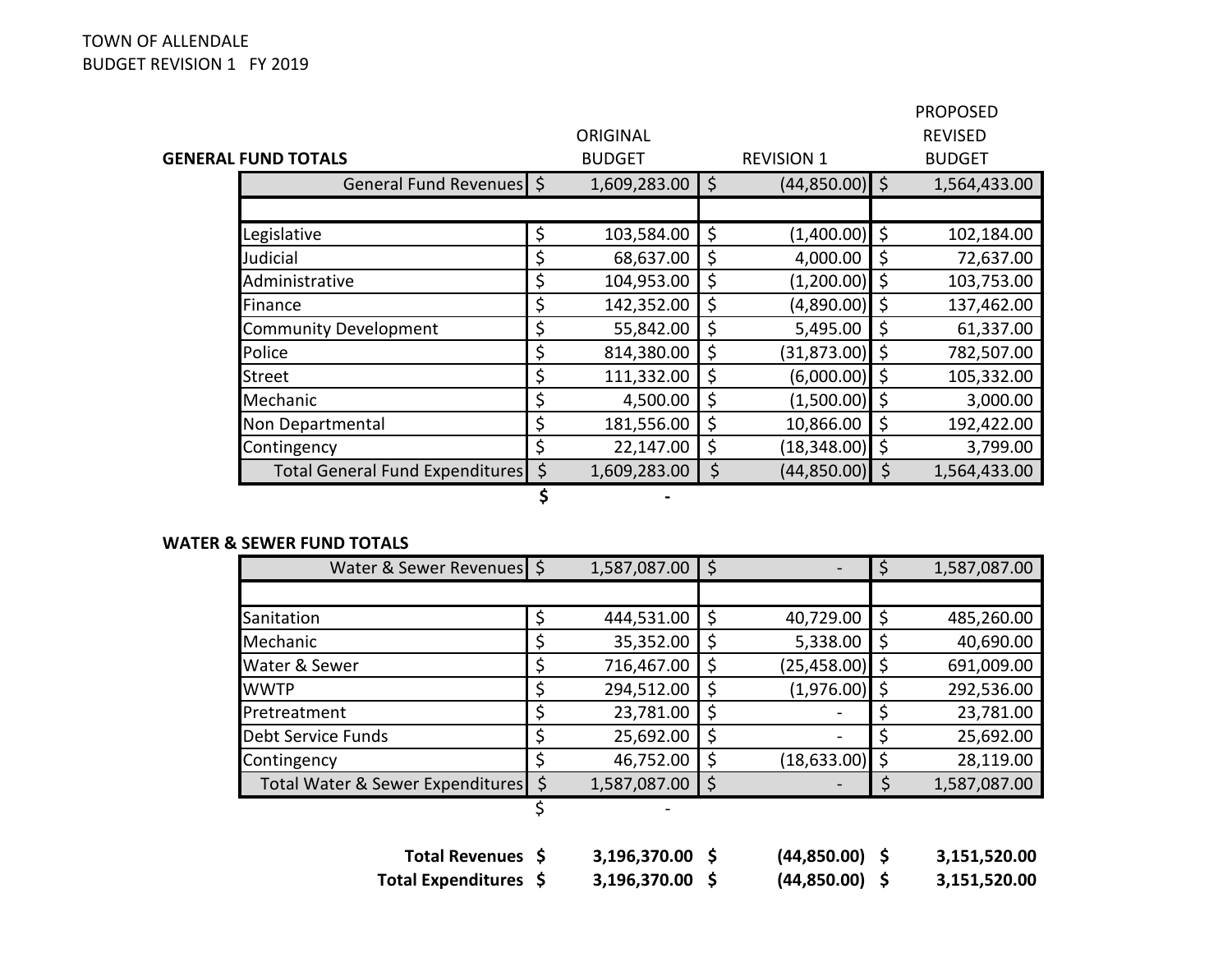|                                    |               |               |               |                   | <b>PROPOSED</b> |
|------------------------------------|---------------|---------------|---------------|-------------------|-----------------|
|                                    | NOV YTD       | $\%$          | ORIGINAL      |                   | <b>REVISED</b>  |
|                                    | <b>ACTUAL</b> | <b>BUDGET</b> | <b>BUDGET</b> | <b>REVISION 1</b> | <b>BUDGET</b>   |
| <b>REVENUES</b>                    |               |               |               |                   |                 |
| 1 CURRENT YEAR TAX                 |               | 0%            | 340,000.00    | (53,000.00)       | 287,000.00      |
| 2 PRIOR YEAR PROPERTY TAXES        | 29,615.53     | 33%           | 90,000.00     |                   | 90,000.00       |
| 3 PROPERTY CLEANUP REVENUE         |               | 0%            | 300.00        |                   | 300.00          |
| 4 BUSINESS LICENSES                | 2,878.40      | 5%            | 60,000.00     |                   | 60,000.00       |
| <b>5 LEASE REVENUE</b>             | 10,350.00     | 40%           | 25,800.00     |                   | 25,800.00       |
| <b>6 RESTITUTIONS</b>              | 79.17         | 40%           | 200.00        |                   | 200.00          |
| 7 ATLANTIC BROADBAND FRAN. FEE     | 3,815.00      | 25%           | 15,200.00     |                   | 15,200.00       |
| 8 EDISTO ELECTRIC FRAN. FEE        |               | 0%            | 200.00        |                   | 200.00          |
| 9 CABLE TV FRANCHISE FEE           |               | 0%            | 13,900.00     |                   | 13,900.00       |
| 10 SCANA FRANCHISE FEE             |               | 0%            | 190,000.00    |                   | 190,000.00      |
| 11 MISCELLANEOUS REVENUES          | 8,607.00      | 41%           | 20,900.00     |                   | 20,900.00       |
| 12 MERCHANT INVENTORY TAX          |               | 0%            | 9,933.00      |                   | 9,933.00        |
| 13 ACCOMODATION TAX                |               | 0%            | 70,000.00     |                   | 70,000.00       |
| <b>14 INTEREST EARNED</b>          | 114.96        | 230%          | 50.00         | 150.00            | 200.00          |
| <b>15 VEHICLE TAX</b>              | 25,653.32     | 48%           | 54,000.00     |                   | 54,000.00       |
| 16 HOMESTEAD EXEMPTIONS FROM STATE |               | 0%            | 90,000.00     | 8,000.00          | 98,000.00       |
| 17 LOCAL GOV AID                   |               | 0%            | 76,000.00     |                   | 76,000.00       |
| 18 ZONE/BUILDING PERMIT            | 3,825.63      | 33%           | 11,500.00     |                   | 11,500.00       |
| 19 LOST/MUNICIPAL REVENUE          |               | 0%            | 193,000.00    |                   | 193,000.00      |
| 20 POLICE INCIDENT REPORTS/BACKGR  | 77.00         | 39%           | 200.00        |                   | 200.00          |
| 21 COURT FINES                     | 20,125.32     | 43%           | 46,500.00     |                   | 46,500.00       |
| 22 VICTIMS ADVOCATE FUND           | 1,001.86      | 29%           | 3,500.00      |                   | 3,500.00        |
| 23 TELECOMMUNICATIONS TAX          |               | 0%            | 9,100.00      |                   | 9,100.00        |
| <b>24 GRANT REVENUE</b>            |               | 0%            | 97,800.00     |                   | 97,800.00       |
| 25 MASC INSURANCE TAX COLLECTED    | 407.13        | 0%            | 125,000.00    |                   | 125,000.00      |
| <b>26 BROKER'S TAX</b>             |               | 0%            | 14,000.00     |                   | 14,000.00       |
| 27 APD CONFISCATED FUNDS           |               | 0%            | 2,000.00      |                   | 2,000.00        |
| 28 PROCEEDS FROM INSURANCE CLAIMS  |               | 0%            | 15,000.00     |                   | 15,000.00       |
| 29 PROCEEDS FROM LOAN              |               | 0%            | 35,200.00     |                   | 35,200.00       |
| 30 OVERAGE/SHORTAGE                | 1,067.28      | $***$         |               |                   |                 |
| <b>TOTAL REVENUES</b>              | 107,617.60    | 7%            | 1,609,283.00  | (44, 850.00)      | 1,564,433.00    |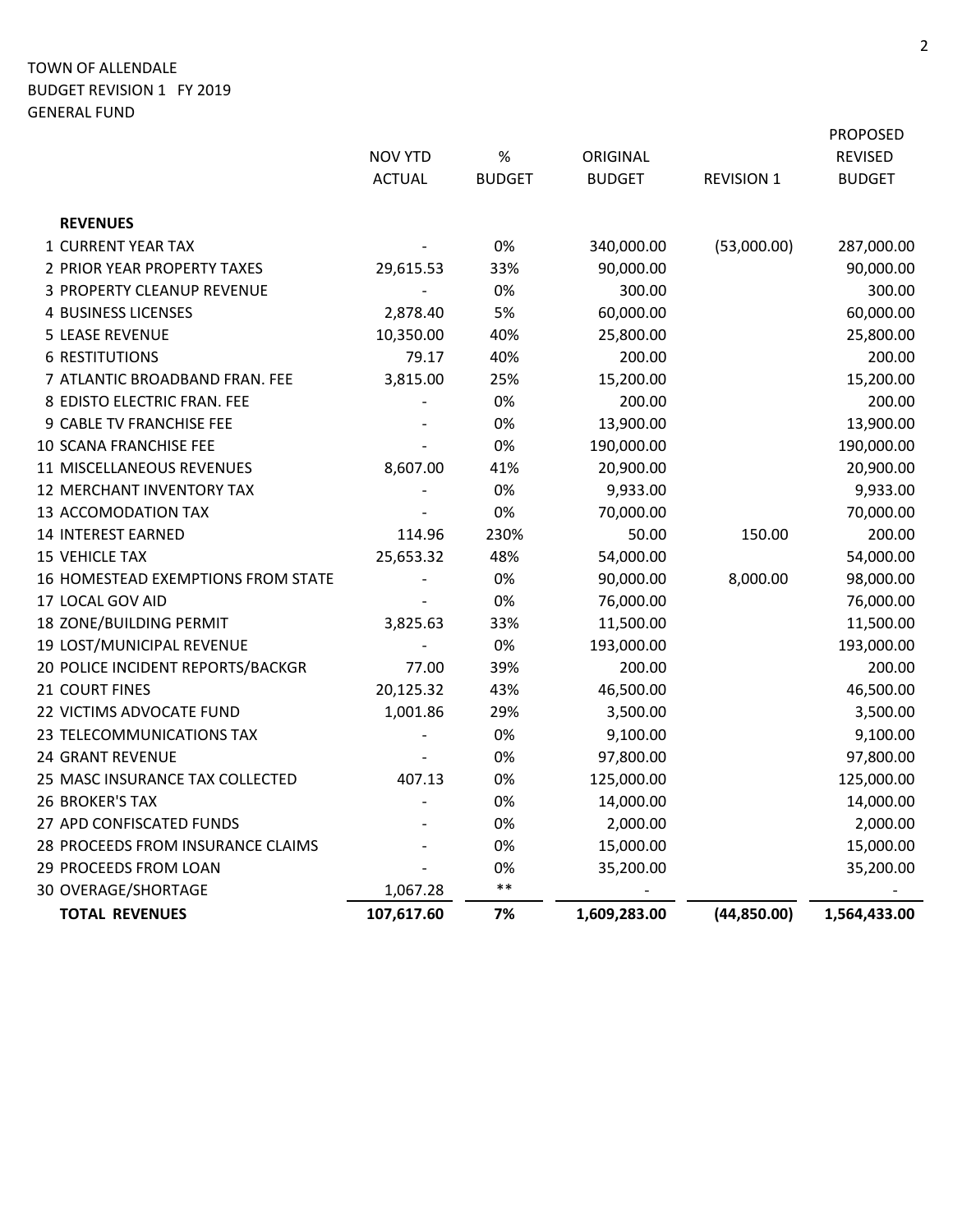|                                 |                |               |               |                   | <b>PROPOSED</b> |
|---------------------------------|----------------|---------------|---------------|-------------------|-----------------|
|                                 | <b>NOV YTD</b> | $\%$          | ORIGINAL      |                   | <b>REVISED</b>  |
|                                 | <b>ACTUAL</b>  | <b>BUDGET</b> | <b>BUDGET</b> | <b>REVISION 1</b> | <b>BUDGET</b>   |
| <b>EXPENSES</b>                 |                |               |               |                   |                 |
| <b>LEGISLATIVE</b>              |                |               |               |                   |                 |
| 31 SALARIES                     | 16,000.00      | 42%           | 38,400.00     |                   | 38,400.00       |
| 32 PAYROLL TAX EXPENSE          | 1,162.13       | 40%           | 2,938.00      |                   | 2,938.00        |
| 33 EMPLOYEE INSURANCE           | 14,580.40      | 48%           | 30,482.00     |                   | 30,482.00       |
| 34 RETIREMENT                   | 2,329.60       | 42%           | 5,591.00      |                   | 5,591.00        |
| 35 WORKERS COMPENSATION         |                | 0%            | 333.00        |                   | 333.00          |
| 36 TELEPHONE/PAGERS             | 1,396.17       | 36%           | 3,840.00      | (400.00)          | 3,440.00        |
| 37 PROFESSIONAL SERVICES        |                | 0%            | 2,000.00      |                   | 2,000.00        |
| 38 MISCELLANEOUS EXPENSE        | 128.08         | 6%            | 2,000.00      | (1,000.00)        | 1,000.00        |
| 39 SEMINARS/CONF/TRAVEL         | 4,870.12       | 29%           | 17,000.00     |                   | 17,000.00       |
| 40 DUES/SUBSCRIPTIONS           | 100.00         | 10%           | 1,000.00      |                   | 1,000.00        |
| <b>TOTAL LEGISLATIVE</b>        | 40,566.50      | 39%           | 103,584.00    | (1,400.00)        | 102,184.00      |
|                                 |                |               |               |                   |                 |
| <b>JUDICIAL</b>                 |                |               |               |                   |                 |
| 41 SALARIES                     | 13,723.89      | 42%           | 32,749.00     |                   | 32,749.00       |
| 42 PAYROLL TAX EXPENSE          | 987.00         | 39%           | 2,505.00      |                   | 2,505.00        |
| 43 EMPLOYEE INSURANCE           | 6,346.35       | 55%           | 11,449.00     | 4,000.00          | 15,449.00       |
| 44 RETIREMENT                   | 1,998.26       | 42%           | 4,768.00      |                   | 4,768.00        |
| 45 WORKERS COMPENSATION         |                | 0%            | 166.00        |                   | 166.00          |
| <b>46 PROFESSIONAL SERVICES</b> | 6,000.00       | 42%           | 14,400.00     |                   | 14,400.00       |
| 47 MISCELLANEOUS EXPENSE        | 326.87         | 109%          | 300.00        |                   | 300.00          |
| <b>48 OFFICE SUPPLIES</b>       |                | 0%            | 300.00        |                   | 300.00          |
| 49 SEMINARS/CONF/TRAVEL         | 250.00         | 13%           | 2,000.00      |                   | 2,000.00        |
| <b>TOTAL JUDICIAL</b>           | 29,632.37      | 43%           | 68,637.00     | 4,000.00          | 72,637.00       |
| <b>ADMINISTRATIVE</b>           |                |               |               |                   |                 |
| 50 SALARIES                     | 20,821.68      | 42%           | 49,352.00     |                   | 49,352.00       |
| 51 PAYROLL TAX EXPENSE          | 1,582.62       | 42%           | 3,775.00      |                   | 3,775.00        |
| 52 EMPLOYEE INSURANCE           | 10,238.20      | 50%           | 20,624.00     |                   | 20,624.00       |
| 53 RETIREMENT                   | 3,031.67       | 42%           | 7,186.00      |                   | 7,186.00        |
| 54 WORKERS COMPENSATION         |                | 0%            | 166.00        |                   | 166.00          |
| 55 TELEPHONE/PAGERS             | 357.42         | $***$         |               | 1,800.00          | 1,800.00        |
| 56 PROFESSIONAL SERVICES        | 1,412.98       | 7%            | 20,000.00     | (3,000.00)        | 17,000.00       |
| 57 MISCELLANEOUS EXPENSE        |                | 0%            | 300.00        |                   | 300.00          |
| <b>58 OFFICE SUPPLIES</b>       |                | 0%            | 150.00        |                   | 150.00          |
| 59 SEMINARS/CONF/TRAVEL         | 156.00         | 8%            | 2,000.00      |                   | 2,000.00        |
| 60 DUES/SUBSCRIPTIONS           |                | 0%            | 100.00        |                   | 100.00          |
| 61 GAS                          | 491.09         | 38%           | 1,300.00      |                   | 1,300.00        |
| <b>TOTAL ADMINISTRATIVE</b>     | 38,091.66      | 36%           | 104,953.00    | (1, 200.00)       | 103,753.00      |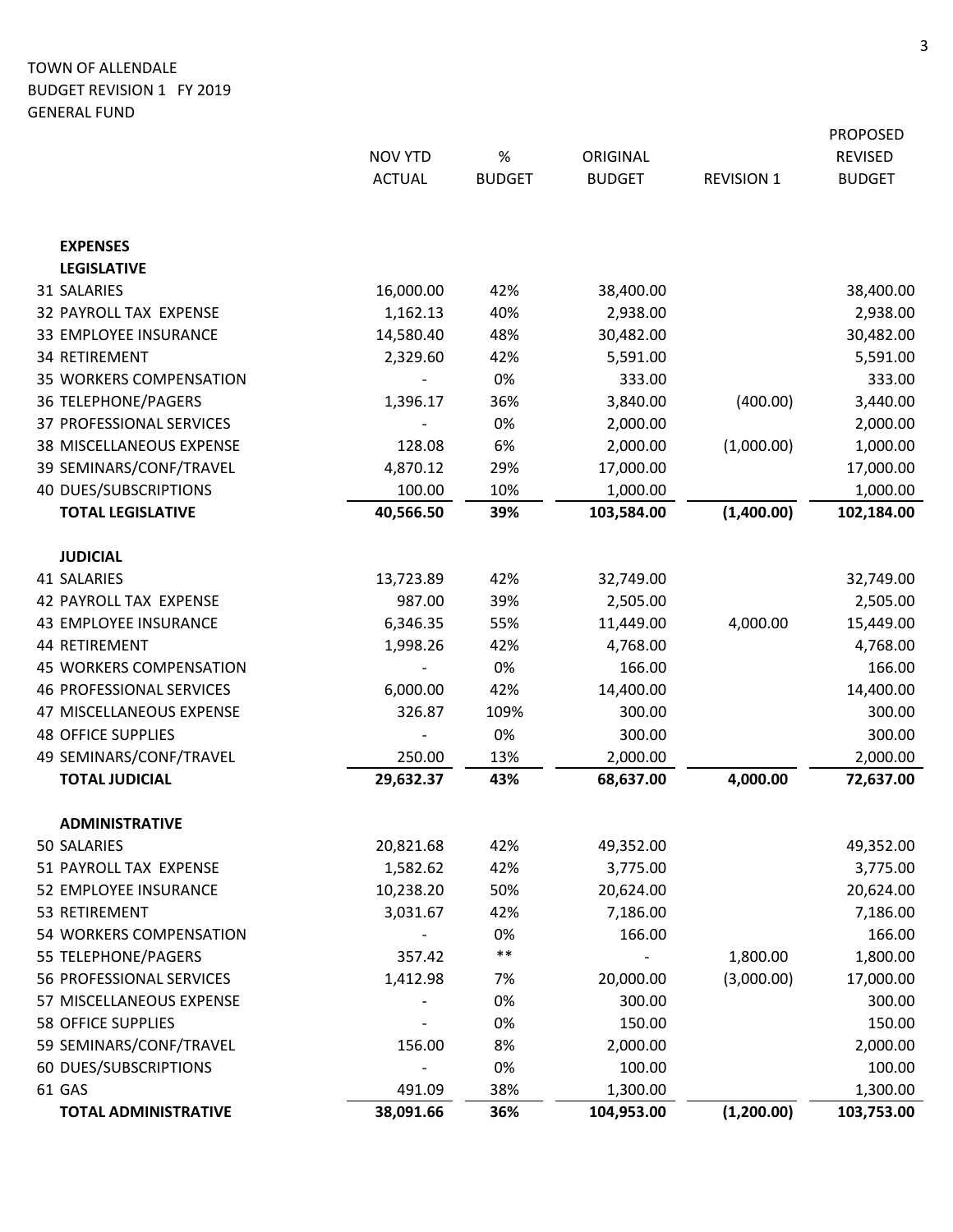|                                 |                |               |               |                   | <b>PROPOSED</b> |
|---------------------------------|----------------|---------------|---------------|-------------------|-----------------|
|                                 | <b>NOV YTD</b> | $\%$          | ORIGINAL      |                   | <b>REVISED</b>  |
|                                 | <b>ACTUAL</b>  | <b>BUDGET</b> | <b>BUDGET</b> | <b>REVISION 1</b> | <b>BUDGET</b>   |
| <b>FINANCE</b>                  |                |               |               |                   |                 |
| 62 SALARIES                     | 45,206.32      | 98%           | 46,282.00     |                   | 46,282.00       |
| 63 OVERTIME                     | 58.57          | 6%            | 923.00        | (864.00)          | 59.00           |
| 64 PAYROLL TAX EXPENSE          | 3,523.53       | 98%           | 3,611.00      |                   | 3,611.00        |
| 65 EMPLOYEE INSURANCE           | 11,339.31      | 60%           | 18,793.00     | (5,623.00)        | 13,170.00       |
| 66 RETIREMENT                   | 6,590.52       | 96%           | 6,873.00      |                   | 6,873.00        |
| 67 TELEPHONE/PAGERS             | 355.59         | $***$         |               | 447.00            | 447.00          |
| <b>68 PROFESSIONAL SERVICES</b> | 8,470.00       | 34%           | 25,160.00     | (1,250.00)        | 23,910.00       |
| 69 MISCELLANEOUS EXPENSE        | 99.20          | 33%           | 300.00        |                   | 300.00          |
| <b>70 OFFICE SUPPLIES</b>       | 4,437.02       | 47%           | 9,500.00      | 900.00            | 10,400.00       |
| 71 POSTAGE                      | 748.50         | 50%           | 1,500.00      | 300.00            | 1,800.00        |
| 72 SEMINARS/CONF/TRAVEL         | 816.39         | 82%           | 1,000.00      |                   | 1,000.00        |
| 73 BANK FEES                    | 109.80         | 15%           | 750.00        | (300.00)          | 450.00          |
| 74 ADVERTISING                  |                | 0%            | 200.00        |                   | 200.00          |
| 75 TAX COLLECTION EXPENSES      | 1,125.04       | 4%            | 27,000.00     |                   | 27,000.00       |
| 76 PENALTIES/LATE FEES          | 1,468.79       | $***$         |               | 1,500.00          | 1,500.00        |
| <b>77 UTILITIES</b>             | 83.21          | 18%           | 460.00        |                   | 460.00          |
| <b>TOTAL FINANCE</b>            | 84,431.79      | 59%           | 142,352.00    | (4,890.00)        | 137,462.00      |
| <b>COMMUNITY DEVELOPMENT</b>    |                |               |               |                   |                 |
| 78 SALARIES                     | 10,356.96      | 43%           | 24,013.00     | 4,492.00          | 28,505.00       |
| 79 PAYROLL TAX EXPENSE          | 841.85         | 46%           | 1,837.00      | 344.00            | 2,181.00        |
| <b>80 EMPLOYEE INSURANCE</b>    | 2,259.68       | 6277%         | 36.00         | 2,117.00          | 2,153.00        |
| 81 RETIREMENT                   | 1,508.04       | 43%           | 3,496.00      | 637.00            | 4,133.00        |
| 82 WORKERS COMPENSATION         |                | 0%            | 2,910.00      | (2,695.00)        | 215.00          |
| 83 MISCELLANEOUS EXPENSE        |                | 0%            | 2,000.00      | (1,000.00)        | 1,000.00        |
| <b>84 OFFICE SUPPLIES</b>       | 2,110.63       | 96%           | 2,200.00      | 2,200.00          | 4,400.00        |
| 85 POSTAGE                      | 24.70          | 8%            | 300.00        |                   | 300.00          |
| 86 SEMINARS/CONF/TRAVEL         | 597.93         | 50%           | 1,200.00      |                   | 1,200.00        |
| 87 ADVERTISING                  |                | 0%            | 250.00        |                   | 250.00          |
| <b>88 VEHICLE EXPENSE</b>       | 5.18           | 1%            | 600.00        | (600.00)          |                 |
| 89 BLDG & EQUIPMENT MAINTENANCE | 2,336.57       | 14%           | 17,000.00     |                   | 17,000.00       |
| TOTAL COMMUNITY DEVELOPMENT     | 20,041.54      | 36%           | 55,842.00     | 5,495.00          | 61,337.00       |
| <b>STREET</b>                   |                |               |               |                   |                 |
| 90 SUPPLIES                     | 336.32         | 7%            | 5,000.00      | (3,000.00)        | 2,000.00        |
| 91 MAINTENANCE                  | 667.19         | 10%           | 7,000.00      | (3,000.00)        | 4,000.00        |
| 92 STREET LIGHTS                | 39,339.43      | 40%           | 99,332.00     |                   | 99,332.00       |
| <b>TOTAL STREET</b>             | 40,342.94      | 36%           | 111,332.00    | (6,000.00)        | 105,332.00      |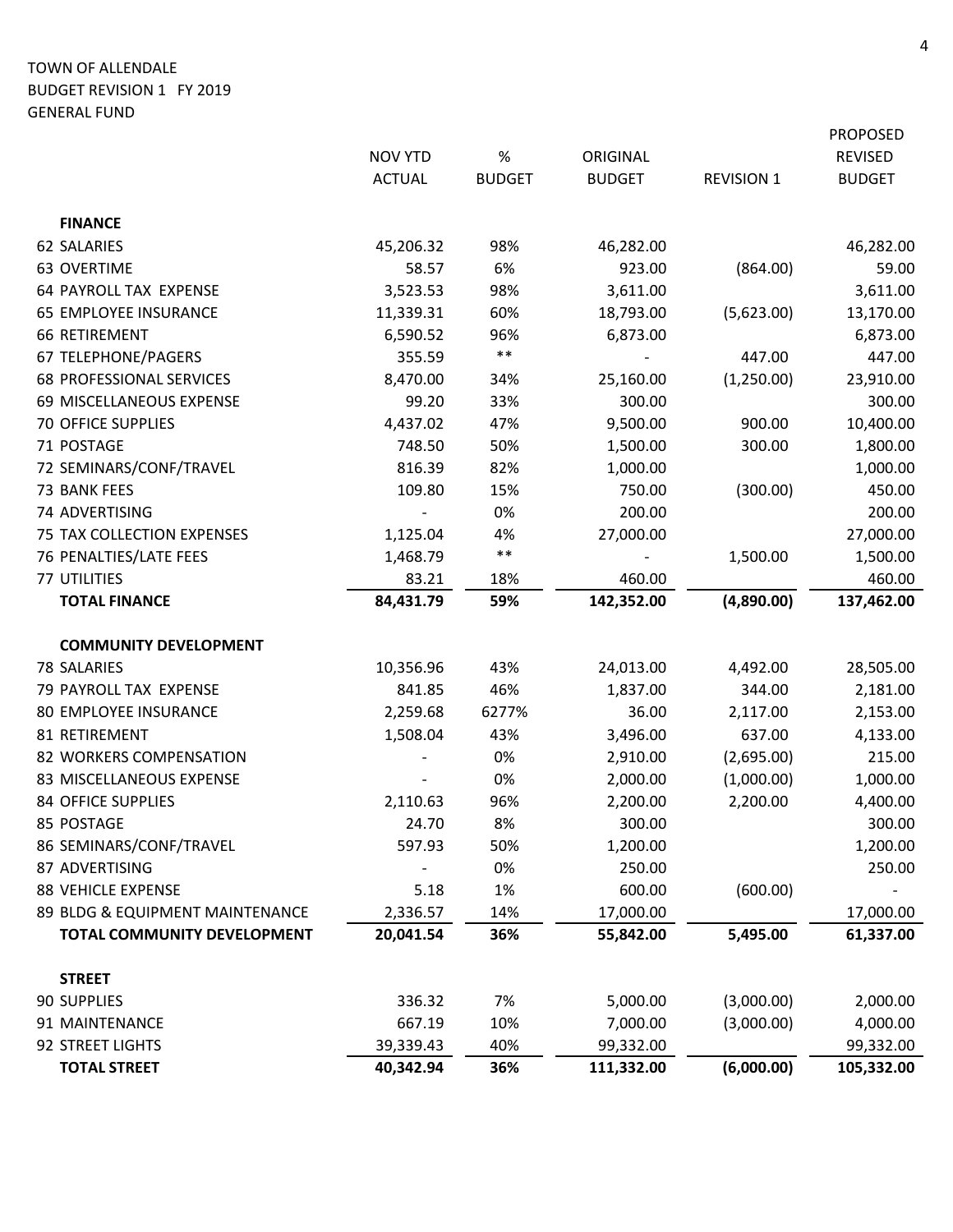|                                     |                |               |               |                   | <b>PROPOSED</b> |
|-------------------------------------|----------------|---------------|---------------|-------------------|-----------------|
|                                     | <b>NOV YTD</b> | $\%$          | ORIGINAL      |                   | <b>REVISED</b>  |
|                                     | <b>ACTUAL</b>  | <b>BUDGET</b> | <b>BUDGET</b> | <b>REVISION 1</b> | <b>BUDGET</b>   |
|                                     |                |               |               |                   |                 |
| <b>POLICE</b>                       |                |               |               |                   |                 |
| 93 SALARIES                         | 98,643.26      | 34%           | 288,070.00    |                   | 288,070.00      |
| 94 OVERTIME                         | 46,284.74      | 70%           | 65,933.00     |                   | 65,933.00       |
| 95 PAYROLL TAX EXPENSE              | 11,623.21      | 43%           | 27,081.00     |                   | 27,081.00       |
| 96 EMPLOYEE INSURANCE               | 13,671.62      | 33%           | 40,889.00     | (10,073.00)       | 30,816.00       |
| 97 RETIREMENT                       | 24,985.66      | 41%           | 61,030.00     |                   | 61,030.00       |
| 98 WORKERS COMPENSATION             |                | 0%            | 12,500.00     | 3,800.00          | 16,300.00       |
| 99 TELEPHONE/PAGERS                 | 7,849.40       | 39%           | 20,280.00     |                   | 20,280.00       |
| 100 DISPATCH FEES                   | 414.04         | 42%           | 984.00        |                   | 984.00          |
| 101 PROFESSIONAL SERVICES           | 996.65         | 100%          | 1,000.00      |                   | 1,000.00        |
| 102 MISCELLANEOUS EXPENSE           | 652.50         | 13%           | 5,000.00      | (3,000.00)        | 2,000.00        |
| <b>103 OFFICE SUPPLIES</b>          | 2,122.35       | 38%           | 5,600.00      |                   | 5,600.00        |
| 104 POSTAGE                         |                | 0%            | 200.00        |                   | 200.00          |
| 105 DRUG FUND                       |                | 0%            | 1,500.00      |                   | 1,500.00        |
| 106 EQUIPMENT-SUPPLIES              | 883.17         | 12%           | 7,500.00      | (2,000.00)        | 5,500.00        |
| 107 SEMINARS/CONF/TRAVEL            |                | 0%            | 2,000.00      |                   | 2,000.00        |
| 108 COURT                           | 12,665.41      | 46%           | 27,500.00     |                   | 27,500.00       |
| 109 JAIL                            | 990.00         | 3%            | 30,600.00     | (20,600.00)       | 10,000.00       |
| <b>110 JURY</b>                     |                | 0%            | 800.00        |                   | 800.00          |
| 111 ADVERTISING                     |                | 0%            | 250.00        |                   | 250.00          |
| 112 SUPPLIES                        | 1,014.01       | 38%           | 2,700.00      |                   | 2,700.00        |
| 113 MAINTENANCE                     | 634.72         | 7%            | 8,500.00      |                   | 8,500.00        |
| 114 DUES/SUBSCRIPTIONS              |                | 0%            | 2,000.00      |                   | 2,000.00        |
| 115 CAPITAL OUTLAY-CARS             |                | 0%            | 111,275.00    |                   | 111,275.00      |
| 116 CAPITAL OUTLAY-OFFICE EQUIPMENT |                | 0%            | 5,600.00      |                   | 5,600.00        |
| 117 CAPITAL OUTLAY-POLICE EQUIP     |                | 0%            | 16,990.00     |                   | 16,990.00       |
| 118 AMMO/BULLETS/FOR POLICE GUNS    |                | 0%            | 370.00        |                   | 370.00          |
| 119 VICTIMS ASSISTANCE              |                | 0%            | 3,500.00      |                   | 3,500.00        |
| 120 GAS                             | 13,014.05      | 43%           | 30,000.00     |                   | 30,000.00       |
| 121 CAR MAINTENANCE                 | 1,626.82       | 14%           | 12,000.00     |                   | 12,000.00       |
| 122 UNIFORM RENTAL                  | 3,868.98       | 48%           | 8,000.00      |                   | 8,000.00        |
| 123 CAPITAL LEASE-DEBT SERVICE      |                | 0%            | 9,024.00      |                   | 9,024.00        |
| 124 USDA LOANS-DEBT SERVICE         |                | 0%            | 5,704.00      |                   | 5,704.00        |
| <b>TOTAL POLICE</b>                 | 241,940.59     | 30%           | 814,380.00    | (31, 873.00)      | 782,507.00      |
| <b>MECHANIC</b>                     |                |               |               |                   |                 |
| 125 SUPPLIES                        | 263.18         | 8%            | 3,500.00      | (1,500.00)        | 2,000.00        |
| 126 UNIFORM RENTAL                  | 294.01         | 29%           | 1,000.00      |                   | 1,000.00        |
| <b>TOTAL MECHANIC</b>               | 557.19         | 12%           | 4,500.00      | (1,500.00)        | 3,000.00        |
|                                     |                |               |               |                   |                 |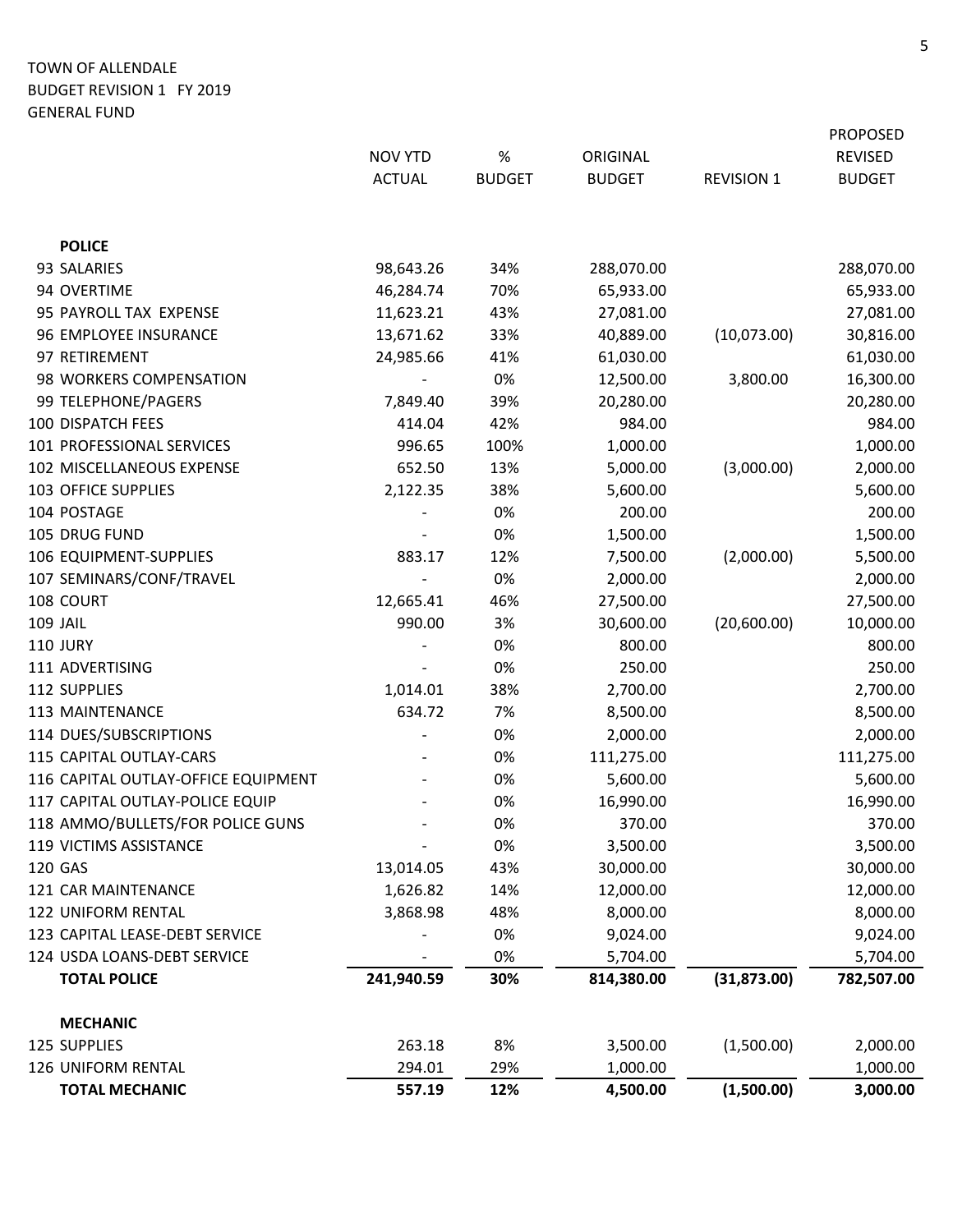|                               |                |               |               |                   | <b>PROPOSED</b> |
|-------------------------------|----------------|---------------|---------------|-------------------|-----------------|
|                               | <b>NOV YTD</b> | $\%$          | ORIGINAL      |                   | <b>REVISED</b>  |
|                               | <b>ACTUAL</b>  | <b>BUDGET</b> | <b>BUDGET</b> | <b>REVISION 1</b> | <b>BUDGET</b>   |
|                               |                |               |               |                   |                 |
| <b>NON DEPARTMENTAL</b>       |                |               |               |                   |                 |
| 127 TELEPHONE/PAGERS          | 4,961.87       | 39%           | 12,840.00     |                   | 12,840.00       |
| 128 PROFESSIONAL SERVICES     | 3,642.33       | 36%           | 10,000.00     | (1,000.00)        | 9,000.00        |
| 129 MISCELLANEOUS EXPENSE     | 17,120.00      | $***$         |               | 2,091.00          | 2,091.00        |
| <b>130 OFFICE SUPPLIES</b>    |                | 0%            | 1,000.00      | (1,000.00)        |                 |
| 131 PROPERTY TAX EXPENSE      | 3,760.24       | 34%           | 11,000.00     |                   | 11,000.00       |
|                               |                |               |               |                   |                 |
| <b>132 UTILITIES</b>          | 9,433.17       | 27%           | 35,000.00     |                   | 35,000.00       |
| 133 AUDIT                     |                | 0%            | 14,000.00     | 14,000.00         | 28,000.00       |
| 134 GENERAL INSURANCE         | 35,921.99      | 95%           | 38,000.00     | (2,000.00)        | 36,000.00       |
| 135 INSURANCE-BONDING         |                | 0%            | 600.00        |                   | 600.00          |
| 136 FOG/INSECT                | 125.00         | 13%           | 1,000.00      | (875.00)          | 125.00          |
| 137 ELECTIONS                 |                | 0%            | 1,000.00      |                   | 1,000.00        |
| 138 COMMUNITY IMPROVEMENT     | 427.21         | 2%            | 25,000.00     | (15,000.00)       | 10,000.00       |
| <b>139 COURT SETTLEMENTS</b>  | 9,766.66       | $***$         |               | 14,650.00         | 14,650.00       |
| 140 ANIMAL CONTROL            |                | 0%            | 4,800.00      |                   | 4,800.00        |
| 141 DONATIONS                 |                | 0%            | 2,000.00      |                   | 2,000.00        |
| 142 FIRE DEPT DINNERS         |                | 0%            | 1,000.00      |                   | 1,000.00        |
| 143 GEN OBLIGATION BOND PMT   |                | 0%            | 24,316.00     |                   | 24,316.00       |
| <b>TOTAL NON DEPARTMENTAL</b> | 85,158.47      | 47%           | 181,556.00    | 10,866.00         | 192,422.00      |
| <b>TOTAL EXPENSES</b>         | 580,763.05     | 37%           | 1,587,136.00  | (26,502.00)       | 1,560,634.00    |
|                               |                |               |               |                   |                 |
| <b>SURPLUS/(DEFICIT)</b>      | (473, 145.45)  |               | 22,147.00     | (18, 348.00)      | 3,799.00        |
|                               |                |               |               |                   |                 |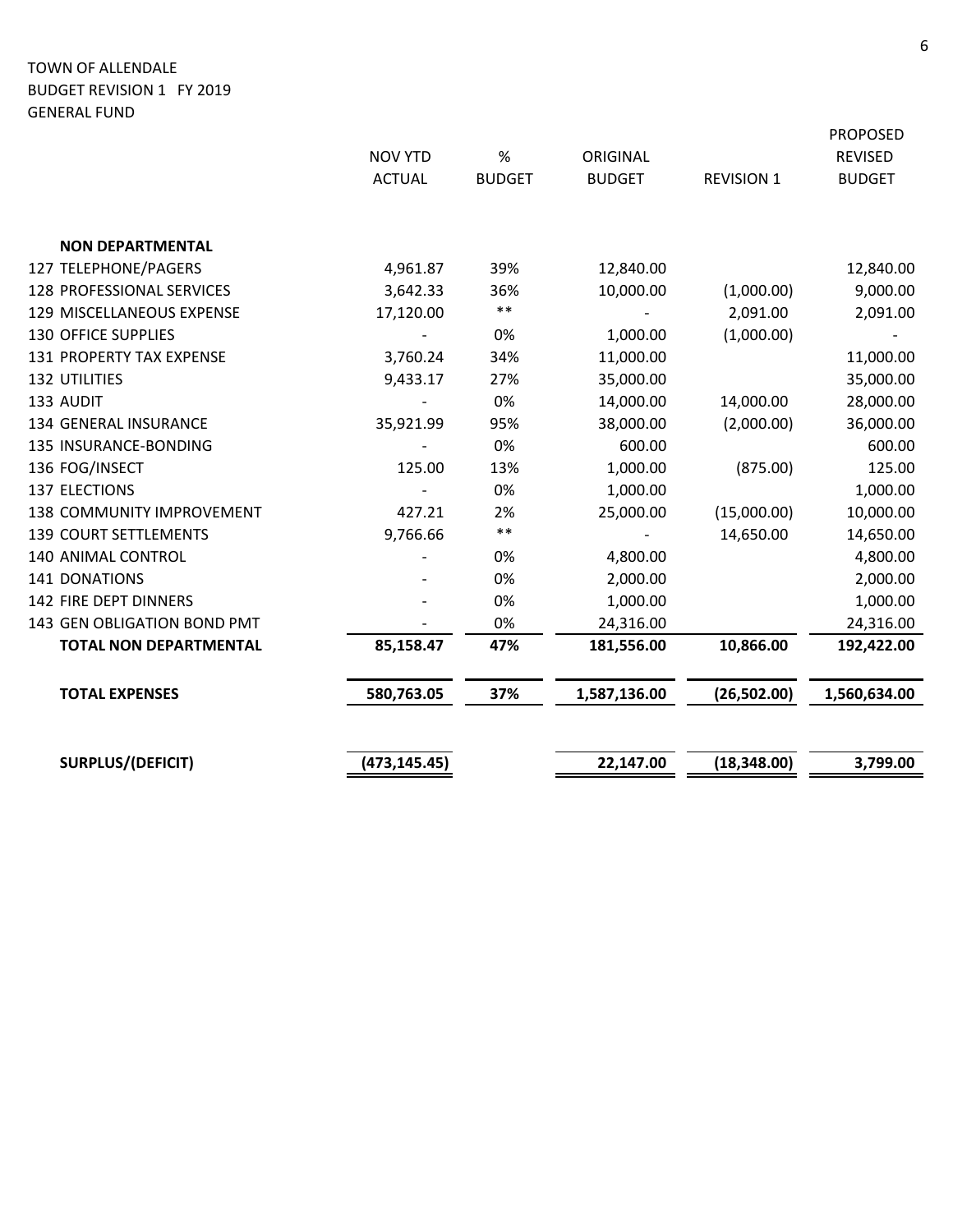#### TOWN OF ALLENDALE BUDGET REVISION 1 FY 2019 WATER & SEWER FUND

|                                             |                     |               |               |                   | <b>PROPOSED</b> |
|---------------------------------------------|---------------------|---------------|---------------|-------------------|-----------------|
|                                             | <b>NOV YTD</b>      | $\%$          | ORIGINAL      |                   | <b>REVISED</b>  |
|                                             | <b>ACTUAL</b>       | <b>BUDGET</b> | <b>BUDGET</b> | <b>REVISION 1</b> | <b>BUDGET</b>   |
| <b>REVENUES</b>                             |                     |               |               |                   |                 |
| 1 WATER REVENUE                             | 164,723.53          | 45%           | 363,953.00    |                   | 363,953.00      |
| <b>2 SEWER REVENUE</b>                      | 161,347.48          | 43%           | 374,084.00    |                   | 374,084.00      |
| 3 PAYMENT FOR BAD CHECK                     | 438.00              | 55%           | 800.00        |                   | 800.00          |
| 4 PENALTIES                                 | 24,919.85           | 45%           | 55,417.00     |                   | 55,417.00       |
| 5 SERVICE CHARGES - WATER                   | 427.75              | 21%           | 2,000.00      |                   | 2,000.00        |
| <b>6 TRANSFER SERVICE FEE</b>               | 360.00              | 51%           | 700.00        |                   | 700.00          |
| 7 NEW CUSTOMER SVC CHARGE                   | 4,700.00            | 34%           | 14,000.00     |                   | 14,000.00       |
| <b>8 SANITATION REVENUE</b>                 | 188,982.74          | 41%           | 462,000.00    |                   | 462,000.00      |
| 9 OLD BALANCE REVENUE                       | 1,699.30            | $***$         |               |                   |                 |
| 10 PUBLIC WORKS FEE REVENUE                 | 41.00               | $***$         |               |                   |                 |
| 11 DHEC FEE REVENUE                         |                     | 0%            | 15,348.00     |                   | 15,348.00       |
| <b>12 RESTITUTIONS</b>                      | 84.88               | $***$         |               |                   |                 |
| <b>13 INTEREST EARNED</b>                   | 10.30               | 69%           | 15.00         |                   | 15.00           |
| 14 FAIRFAX 62.6%                            | 122,093.79          | 41%           | 295,570.00    |                   | 295,570.00      |
| 15 PRETREATMENT FEES                        |                     | 0%            | 3,200.00      |                   | 3,200.00        |
| 16 OVERAGE/SHORTAGE                         | (85.73)             | $***$         |               |                   |                 |
| <b>TOTAL REVENUES</b>                       | 669,742.89          | 42%           | 1,587,087.00  |                   | 1,587,087.00    |
| <b>EXPENSES</b>                             |                     |               |               |                   |                 |
| <b>SANITATION</b>                           |                     |               |               |                   |                 |
| 17 SALARIES                                 | 37,877.05           | 54%           | 69,581.00     | 19,500.00         | 89,081.00       |
| 18 OVERTIME                                 | 426.38              | 62%           | 692.00        | 390.00            | 1,082.00        |
| 19 PAYROLL TAX EXPENSE                      | 3,994.12            | 74%           | 5,376.00      | 1,492.00          | 6,868.00        |
| 20 EMPLOYEE INSURANCE                       | 16,002.96           | 58%           | 27,790.00     | 4,377.00          | 32,167.00       |
| 21 RETIREMENT                               | 5,576.91            | 55%           | 10,232.00     | 2,840.00          | 13,072.00       |
| 22 WORKERS COMPENSATION                     |                     | 0%            | 15,000.00     | (4,000.00)        | 11,000.00       |
| 23 MISCELLANEOUS EXPENSE                    | 484.34              | 48%           | 1,000.00      |                   | 1,000.00        |
| 24 ADVERTISING                              |                     | 0%            | 200.00        |                   | 200.00          |
| 25 CARTS & DUMPSTERS                        |                     | 0%            | 4,960.00      |                   | 4,960.00        |
| 26 SUPPLIES                                 | 2,507.71            | 31%           | 8,000.00      |                   | 8,000.00        |
| 27 MAINTENANCE                              | 8,769.68            | 58%           | 15,000.00     |                   | 15,000.00       |
| 28 RADIO MAINTENANCE                        |                     | 0%            | 400.00        |                   | 400.00          |
| 29 REFUSE PICKUP                            | 84,302.47           | 38%           | 222,000.00    |                   | 222,000.00      |
| <b>30 GAS</b>                               | 4,359.87            | 36%           | 12,000.00     |                   | 12,000.00       |
| 31 UNIFORM RENTAL                           | 2,037.77            | 29%           | 7,000.00      | (2,000.00)        | 5,000.00        |
| 32 LANDFILL FEES                            |                     | 58%           |               | 10,000.00         |                 |
| <b>33 UTILITIES</b>                         | 12,428.85           | 43%           | 21,600.00     |                   | 31,600.00       |
|                                             | 1,000.14            |               | 2,300.00      |                   | 2,300.00        |
| <b>34 TELEPHONE</b>                         | 691.95              | 77%           | 900.00        | 630.00            | 1,530.00        |
| 35 AUDIT                                    |                     | 0%            | 7,500.00      | 7,500.00          | 15,000.00       |
| 36 GENERAL INSURANCE                        | 11,445.77           | 88%<br>$***$  | 13,000.00     |                   | 13,000.00       |
| 37 CDL DRUG TEST<br><b>TOTAL SANITATION</b> | 70.00<br>191,975.97 | 43%           | 444,531.00    | 40,729.00         | 485,260.00      |
|                                             |                     |               |               |                   |                 |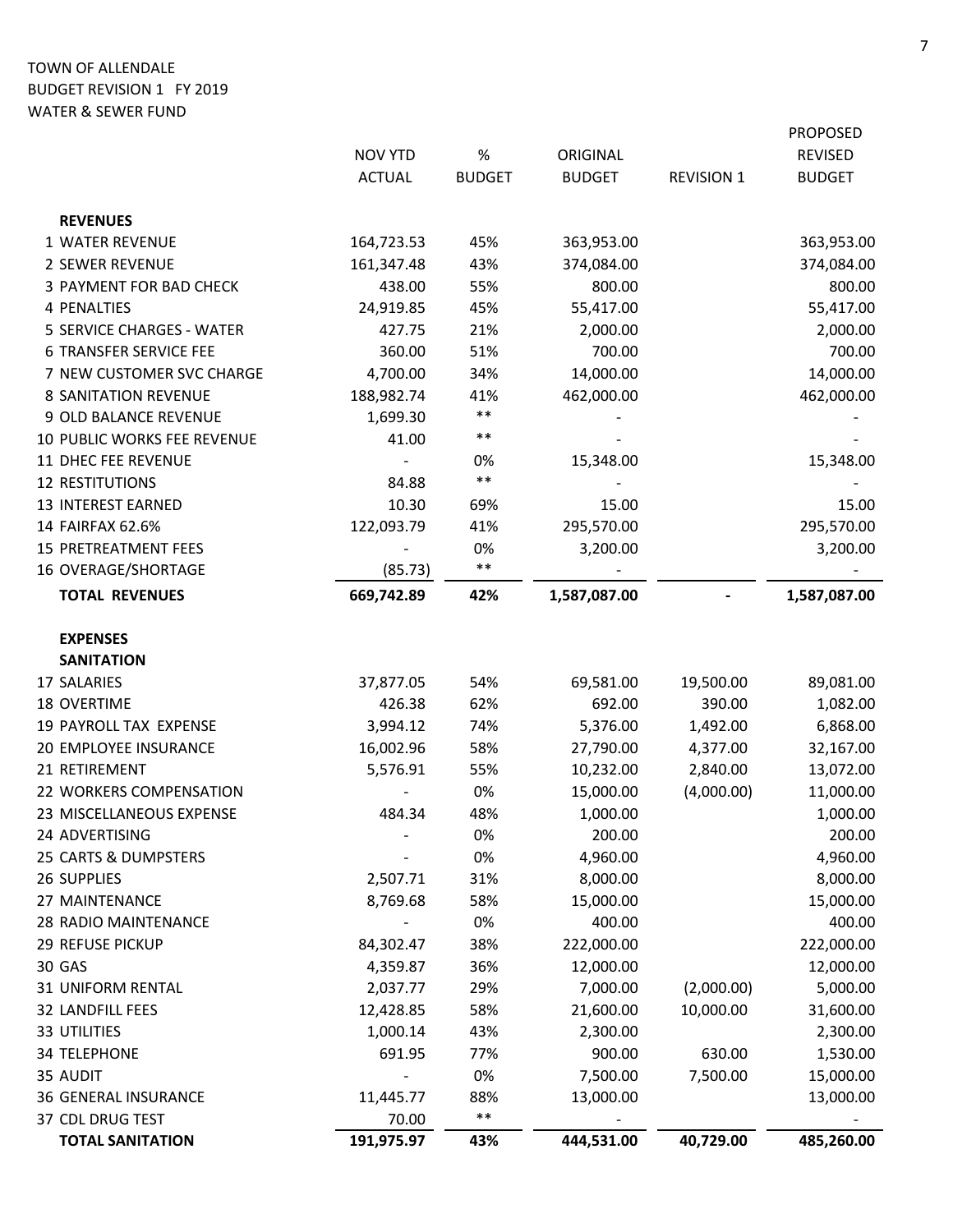#### TOWN OF ALLENDALE BUDGET REVISION 1 FY 2019 WATER & SEWER FUND

|                             |                          |               |               |                   | <b>PROPOSED</b> |
|-----------------------------|--------------------------|---------------|---------------|-------------------|-----------------|
|                             | <b>NOV YTD</b>           | $\%$          | ORIGINAL      |                   | <b>REVISED</b>  |
|                             | <b>ACTUAL</b>            | <b>BUDGET</b> | <b>BUDGET</b> | <b>REVISION 1</b> | <b>BUDGET</b>   |
|                             |                          |               |               |                   |                 |
| <b>MECHANIC</b>             |                          |               |               |                   |                 |
| 38 SALARIES                 | 8,326.56                 | 59%           | 14,130.00     | 6,145.00          | 20,275.00       |
| 39 PAYROLL TAX EXPENSE      | 638.75                   | 59%           | 1,081.00      | 470.00            | 1,551.00        |
| 40 EMPLOYEE INSURANCE       | 2,677.86                 | 57%           | 4,734.00      | 328.00            | 5,062.00        |
| 41 RETIREMENT               | 1,212.36                 | 59%           | 2,057.00      | 895.00            | 2,952.00        |
| <b>42 SUPPLIES</b>          | 267.66                   | 9%            | 3,000.00      | (1,000.00)        | 2,000.00        |
| <b>43 MAINTENANCE</b>       | 24.00                    | 1%            | 3,000.00      | (1,000.00)        | 2,000.00        |
| 44 GAS                      | 526.69                   | 35%           | 1,500.00      |                   | 1,500.00        |
| <b>45 UNIFORM RENTAL</b>    | 226.20                   | 90%           | 250.00        |                   | 250.00          |
| <b>46 UTILITIES</b>         | 580.14                   | 29%           | 2,000.00      | (500.00)          | 1,500.00        |
| <b>47 TELEPHONE</b>         | 1,112.21                 | 43%           | 2,600.00      |                   | 2,600.00        |
| <b>48 GENERAL INSURANCE</b> | 1,008.47                 | 101%          | 1,000.00      |                   | 1,000.00        |
| <b>TOTAL MECHANIC</b>       | 16,600.90                | 47%           | 35,352.00     | 5,338.00          | 40,690.00       |
| <b>WATER &amp; SEWER</b>    |                          |               |               |                   |                 |
| <b>49 SALARIES</b>          | 92,655.78                | 41%           | 227,087.00    |                   | 227,087.00      |
| 50 OVERTIME                 | 4,531.92                 | 46%           | 9,921.00      |                   | 9,921.00        |
| 51 PAYROLL TAX EXPENSE      | 7,616.07                 | 42%           | 18,131.00     |                   | 18,131.00       |
| 52 EMPLOYEE INSURANCE       | 15,024.17                | 56%           | 26,864.00     | 3,000.00          | 29,864.00       |
| 53 RETIREMENT               | 14,027.63                | 41%           | 34,508.00     |                   | 34,508.00       |
| 54 WORKERS COMPENSATION     |                          | 0%            | 7,503.00      | (2,000.00)        | 5,503.00        |
| 55 PROFESSIONAL SERVICES    |                          | 0%            | 5,000.00      | (3,000.00)        | 2,000.00        |
| 56 MISCELLANEOUS EXPENSE    | $\overline{\phantom{a}}$ | 0%            | 3,000.00      | (2,000.00)        | 1,000.00        |
| 57 OFFICE SUPPLIES          | 2,231.64                 | 41%           | 5,500.00      |                   | 5,500.00        |
| 58 POSTAGE                  | 2,184.00                 | 66%           | 3,300.00      | 1,068.00          | 4,368.00        |
| 59 SEMINARS/CONF/TRAVEL     | 319.90                   | 18%           | 1,800.00      |                   | 1,800.00        |
| <b>60 BANK FEES</b>         | 40.00                    | $***$         | ÷             | 72.00             | 72.00           |
| 61 ADVERTISING              | 704.48                   | $***$         |               | 705.00            | 705.00          |
| 62 CHEMICALS                | 164.33                   | 16%           | 1,000.00      |                   | 1,000.00        |
| 63 SUPPLIES                 | 7,135.21                 | 22%           | 33,000.00     |                   | 33,000.00       |
| <b>64 MAINTENANCE</b>       | 8,882.43                 | 25%           | 35,000.00     |                   | 35,000.00       |
| 65 RADIO MAINTENANCE        |                          | 0%            | 500.00        |                   | 500.00          |
| 66 DUES/SUBSCRIPTIONS       | 477.00                   | $***$         |               | 500.00            | 500.00          |
| 67 GAS                      | 9,603.11                 | 34%           | 28,000.00     |                   | 28,000.00       |
| <b>68 VEHICLE EXPENSE</b>   | 1,390.21                 | 13%           | 11,000.00     | (4,000.00)        | 7,000.00        |
| 69 UNIFORM RENTAL           | 2,656.95                 | 53%           | 5,000.00      | 2,000.00          | 7,000.00        |
| 70 STREET REPAIRS           | 3,938.20                 | 36%           | 11,000.00     |                   | 11,000.00       |
| <b>71 UTILITIES</b>         | 14,050.26                | 23%           | 60,000.00     | (23,000.00)       | 37,000.00       |
| 72 TELEPHONE                | 2,303.21                 | 51%           | 4,500.00      | 1,000.00          | 5,500.00        |
| 73 AUDIT                    |                          | 0%            | 6,000.00      | 6,000.00          | 12,000.00       |
| 74 GENERAL INSURANCE        | 6,903.15                 | 63%           | 11,000.00     | (4,000.00)        | 7,000.00        |
| 75 INSURANCE-BONDING        |                          | 0%            | 500.00        |                   | 500.00          |